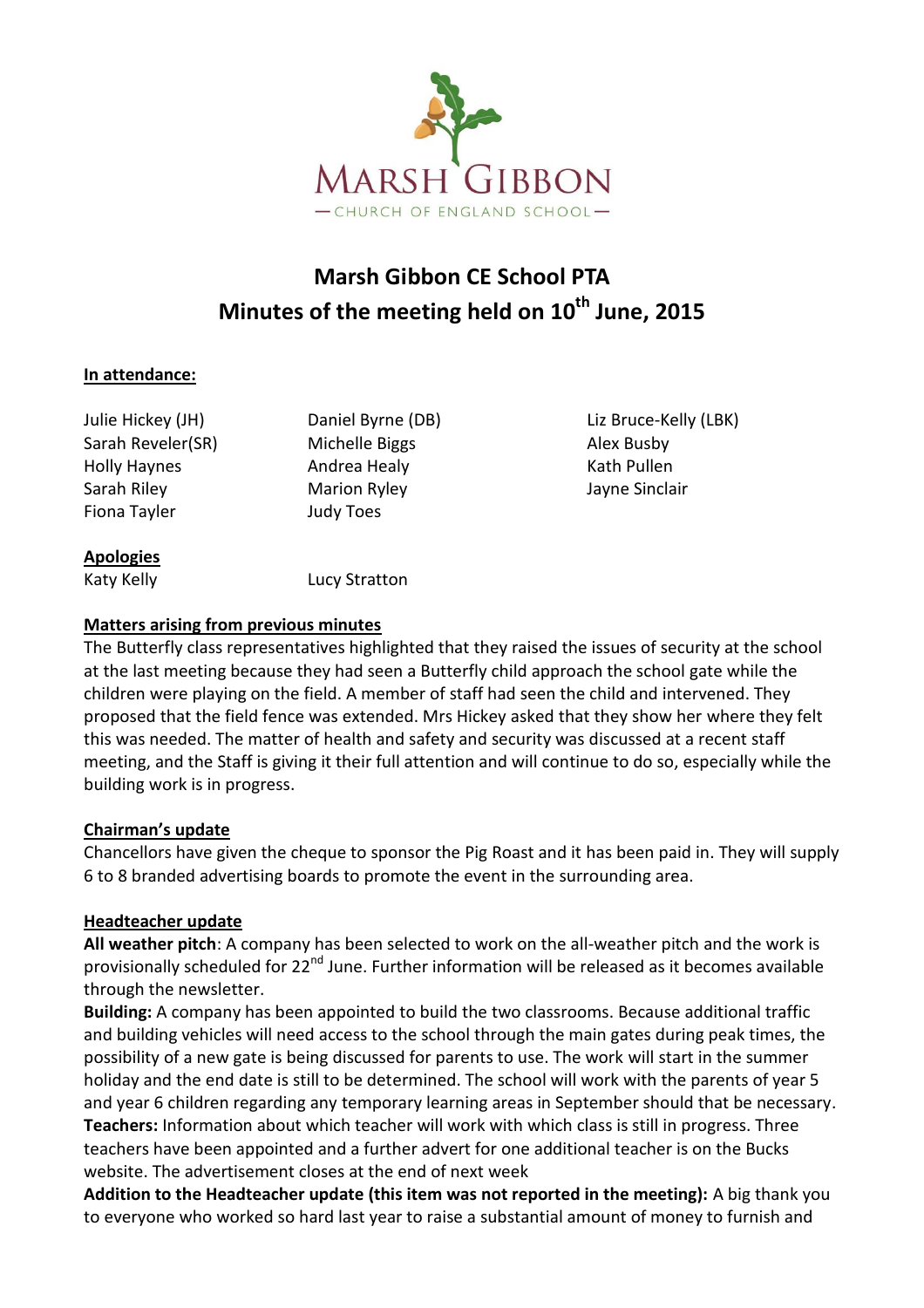purchase equipment for the Learning Pod and our new Y5 class. We will need further funds for furniture and resources for our two new classrooms. I hope the PTA will help us with this – please.

#### **Treasurer update**

- Changing account to company called CAF.
- Healthy bank account.
- A gambling license is required for the Pig roast.

### **PTA Events 2015**

Note: Anyone is welcome to attend Class Rep meetings. Ideas are always welcome.

- **School Camp** –27<sup>th</sup> June 2015. Photos from last year's camping weekend will be shown at the next parent pop-in. Kath will put the photos on a memory stick for Jayne and Holly.
- Sports Day 3<sup>rd</sup> July 2015 in the morning. FreshStart can do sandwiches for all children and hampers are available for families to order. Details will be sent out soon. Eagles will do another cake sale. PTA to do refreshments.
- **Mufti Day** Monday 6<sup>th</sup> July 2015 to collect bottles and raffle prizes for pig roast.
- **Pig Roast:**  $10^{th}$  July 2015. Ticket request forms going out this week. The event will also be publicised using Parentmail. Alex can provide a gazebo for the bar. 2,000 raffle tickets were ordered and two books will be sent home to each family using the book bags system. We would be grateful if the Governors could work on the gate in shifts as before.

#### **Actions:**

- LBK to try to get raffle tickets to butterflies for pop-in.
- DB organising drinks for the bar communication with the local brewery.
- Maz will get Pimms.
- £900.00 of float is required.
- Each class rep to source a gazebo.
- **Film Night**  $17<sup>th</sup>$  July for Owls and Butterflies children only

## **AOB**

A number of points were raised by parents and class representatives on behalf of their respective classes.

- **Book bag system –** there has been an issue with some people not getting forms or letters, and it was suggested that Parentmail is used as a backup.
- New parents evening Wednesday 1<sup>st</sup> July 6.00-7.00pm. DB and some members of PTA will attend.
- **Blackboard –** will be updated with a list of this terms events and key dates and promote the School camp weekend. Michelle Biggs offered to draw a camper van on the board.
- **School Sports kit –** Proof copies will be in by the end of this week.